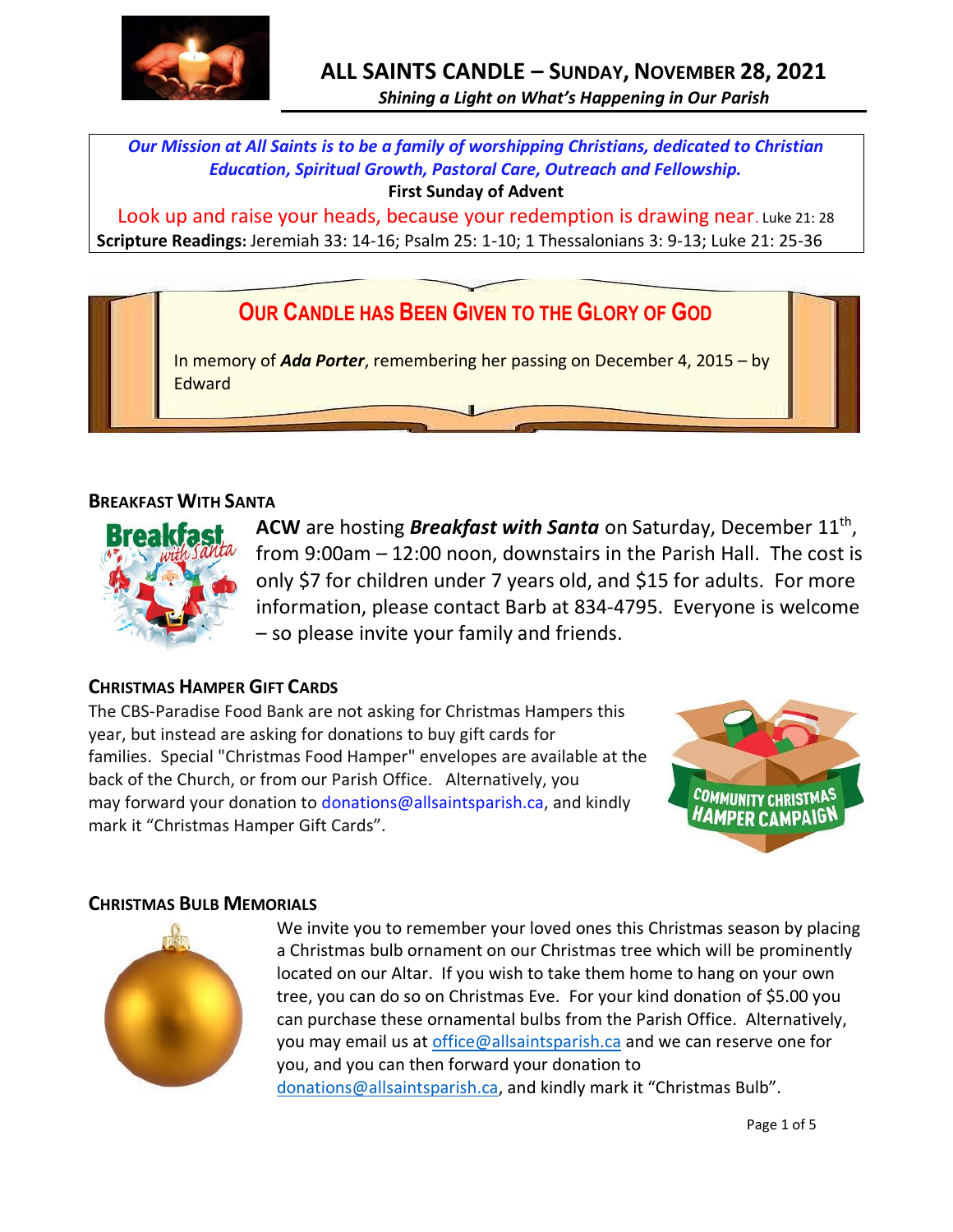# **PARISH HALL HEATER REPLACEMENT CAMPAIGN**



# *We asked for your help, and you are indeed stepping up to the*

*call.* Vestry has just recently approved the expenditure of **\$13,000 for the replacement of six large heaters and thermostats in the lower level of our Parish Hall**. This is both a safety and revenue affecting issue. Over the past winter, for safety reasons, we were forced to turn off the electrical breakers to these units, and fortunately (or unfortunately), due to the COVID shutdown, we did not have any activities planned for this space. But now, fortunately, things are looking somewhat brighter with respect to getting a little closer back to normal.

We have been fortunate to have a parishioner who is an electrician, and he has been gracious enough to help us "cripple along". Unfortunately, the time has come that we are now forced to act. With the colder fall and winter months quickly setting in around us, we run the risk of losing some muchneeded revenue that we typically generate from this facility. This includes a significant **long-term rental contract, ongoing clinics such as blood collections, flu shots, and COVID vaccinations**, to name just a few. This facility is also used for several our own major internal fundraising events such as our Fall Fair, ACW Dinners and Take Outs, and other catered events. As well, our weekly **Wednesday Tea Room Luncheons** could be placed in jeopardy, which would once again be heartbreaking for our Parish.

We have established a special "Capital Donations Account" to track funds that we collect to help pay the costs of this important project. Vestry has received approval from the Diocese to temporarily borrow from one of our AJIF (Anglican Joint Investment Fund) accounts, which will eventually have to be repaid from donated Capital Funds.

We look forward to your continuing support with this special need and ask. You may place an envelope marked "**Heater Replacement Fund**" in the offertory plate or send along an eTransfer to donations@allsaintsparish.ca with a note indicating "**Heater Replacement Fund**". Or you may simply drop by the Parish Office and use our secure drop-box, or pop into the office itself.

This is so important to the sustainability of our Parish. **THANK YOU** so much!!

# **CONFIRMATION CLASSES AT ALL SAINTS**



Our next Confirmation Class is on November 21<sup>st</sup> at 2:00pm in the lower level of the Parish Hall. It will be a 2-hour Sunday afternoon session, and will continue again on December 12<sup>th</sup>.

If you have not yet registered, and will be aged 11 years on or before December 31, 2021, please contact Joanne Simfukwe at 682-8103 or [joannesimfukwe@gmail.com](mailto:joannesimfukwe@gmail.com)

Because we had such a great response to confirmation registration, we are now seeking additional companions to help with the program this year. If you are interested, and are able to join our team, please contact Joanne Simfukwe at 682-8103 or [joannesimfukwe@gmail.com](mailto:joannesimfukwe@gmail.com)

*THE CANDLE – All Saints CBS - November 28, 2021* Page 2 of 5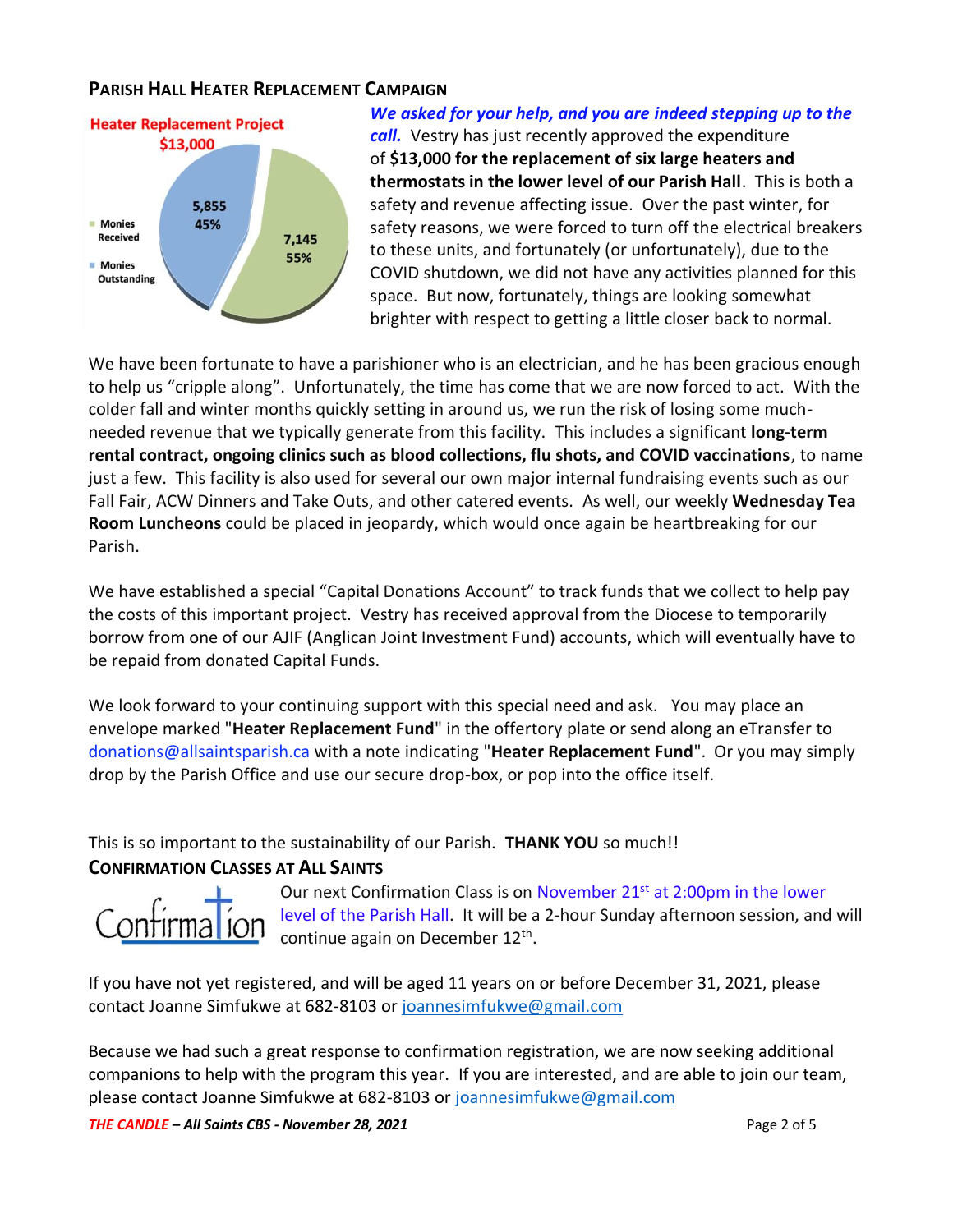#### **PARISH HALL AVAILABLE FOR RENTALS**

We are pleased to announce that our Parish Hall is once again available for rentals. Please make yourself familiar with the new revised guidelines listed below. Also, we encourage you to pass this along to family, friends, and business associates

### **VACCINATION RECORD POLICY**



*Policy Change:* Where an individual agrees, Parishes are permitted to retain a record of the fact that an individual has provided proof of vaccination, and may rely upon this record to verify proof of vaccination for future occasions. Thus, Parishes may compile a list of people of whom their vaccination status has already been verified, and utilize that list for proof of vaccination without having the individual present such proof every time they attend a gathering in the Parish.

# **ALL SAINTS TEA ROOM - EVERY WEDNESDAY AT NOON**



We would like to thank all those who continue to attend and support our Tea Room Luncheon every Wednesday at noon. We certainly look forward to seeing you each week for some great food, fun, and fellowship. Please be aware that because of COVID regulations and limited seating capacity, you will have to pre-register. To help us avoid congestion at the door, especially with the unsettling fall weather, please contact Enid Haines at 682-9367, or Aura Farrell at 682-3775.

# **DO WE HAVE YOUR EMAIL ADDRESS?**

Now, more than ever, email is becoming one of the safest and quickest ways for our Parish to keep you informed. If we do not already have you email address on file, and you are not regularly receiving our bulletins and information updates, we would love for your to provide it to us. Please email it to [communications@allsaintsparish.ca,](mailto:communications@allsaintsparish.ca?subject=eMail%20Address%20Update) or simply [click here](http://allsaintsparish.ca/email_updates) to complete our online email registration form.



# **REVISED DIOCESAN GUIDELINES FOR WORSHIP AND GATHERING**

On August 10, 2021 the Diocese issued a new Diocesan guidelines document titled, *[The New Has](https://anglicanenl.net/home/wp-content/uploads/2021/08/The-New-Has-Come-August-10-2021.pdf?fbclid=IwAR2_9nhbxB2LEc3XOqAP_nvoRu4G5Mt6NWIYwOEYNI0OtUl0atv2QwCfCY0)  [Come](https://anglicanenl.net/home/wp-content/uploads/2021/08/The-New-Has-Come-August-10-2021.pdf?fbclid=IwAR2_9nhbxB2LEc3XOqAP_nvoRu4G5Mt6NWIYwOEYNI0OtUl0atv2QwCfCY0)*, which can be viewed or downloaded [here.](https://anglicanenl.net/home/wp-content/uploads/2021/08/The-New-Has-Come-August-10-2021.pdf?fbclid=IwAR2_9nhbxB2LEc3XOqAP_nvoRu4G5Mt6NWIYwOEYNI0OtUl0atv2QwCfCY0) It is subject to change as further restrictions are eased or reinstated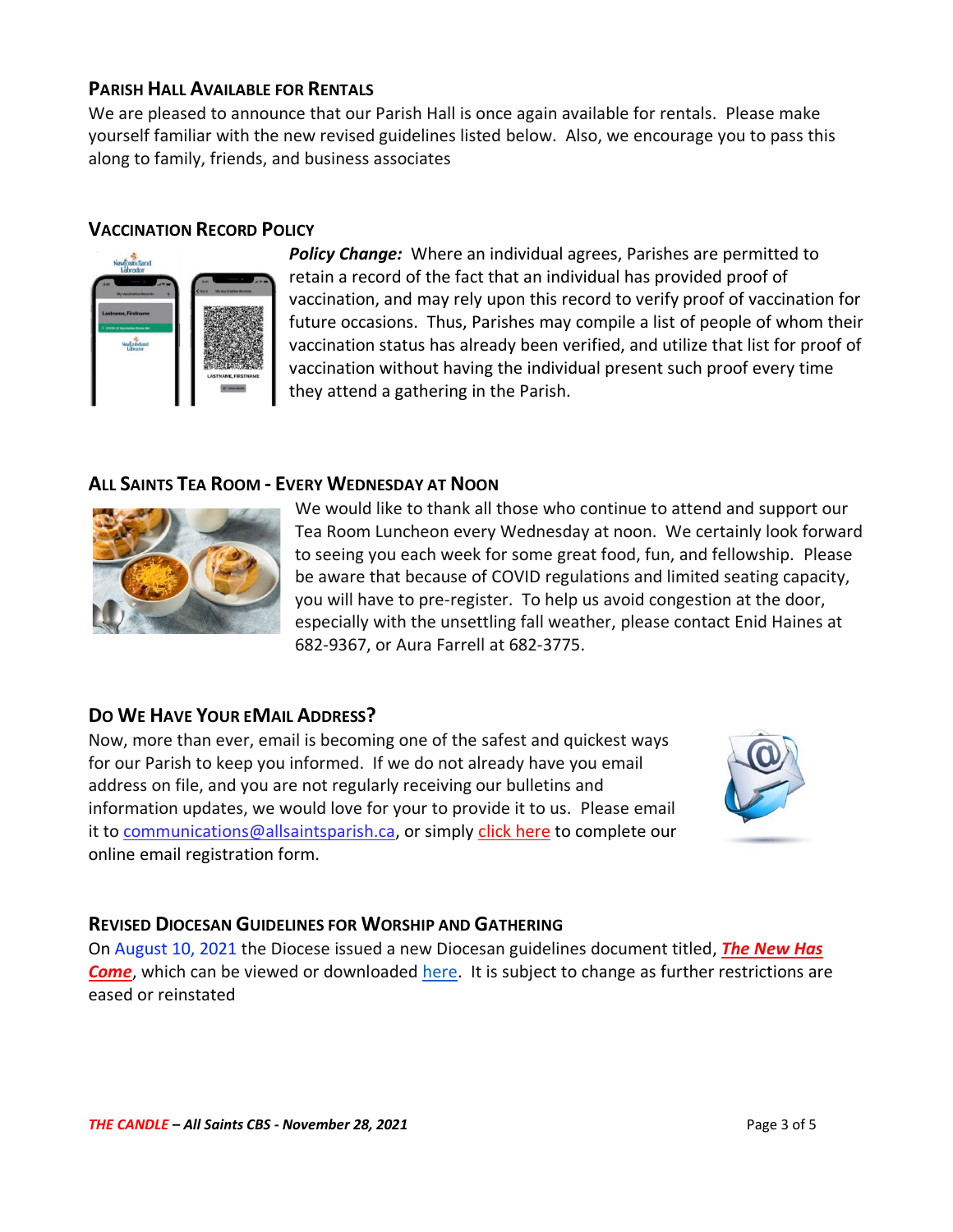**CHURCH OFFERTORY ENVELOPES –** We encourage you to continue to use our secure mail drop-slot,

which is located at the top of the stairs, just to the left of the main entrance of our Parish Hall. You may also e-Transfer your offering via Interac simply by emailing it to [donations@allsaintsparish.ca.](mailto:donations@allsaintsparish.ca) And of course, we always encourage you to consider signing up for our eGivings program which automatically deposits your offering at whatever interval you choose and are comfortable with. Simply [click here](http://allsaintsparish.ca/egiving-online-information-form) to register, or go to our website and follow the eGiving notes. If



you have [any](https://wfsites-to.websitecreatorprotool.com/870a5dd5.com/Admin/%7BSK_NODEID__22939341__SK%7D) questions, please email your Finance Team at [finance@allsaintsparish.ca,](mailto:finance@allsaintsparish.ca) or call our Office at 834-4501.

# **SPONSORING 'THE CANDLE'**



We invite you to sponsor our weekly bulletin, **'***THE CANDLE***'**, and have it dedicated in memory of a loved one. Your personal tribute will be prominently posted on the Bible graphic located at the top of the front page, and your kind donation of \$25 would be greatly appreciated. Additionally, you can honor a loved one by posting

your favourite picture, along with a memorial verse, and your kind donation of \$50 for this full-page tribute is greatly appreciated. A paper copy of '*THE CANDLE*' is distributed at all Sunday services, and a digital copy is permanently archived on our Parish website at [allsaintsparish.ca](http://allsaintsparish.ca/thecandle.html)

# **IN MEMORIAM - HEATER REPLACEMENT FUND**

- In memory of *Lillian Jefford* by Sharon, Christopher and Family
- In memory of *Edward & Phyllis Bussey*, remembering their wedding anniversary on November  $29<sup>th</sup>$  – by Elizabeth & Jim Tilley and Family

# **IN MEMORIAM - GENERAL FUND**

- In memory of *James Baird*, remembering his passing on December 3, 2020 by wife Kathleen
- In loving memory of *Boyd Delaney*, remembering his passing on November 25, 2018 by Eleanor, Hannah and Family